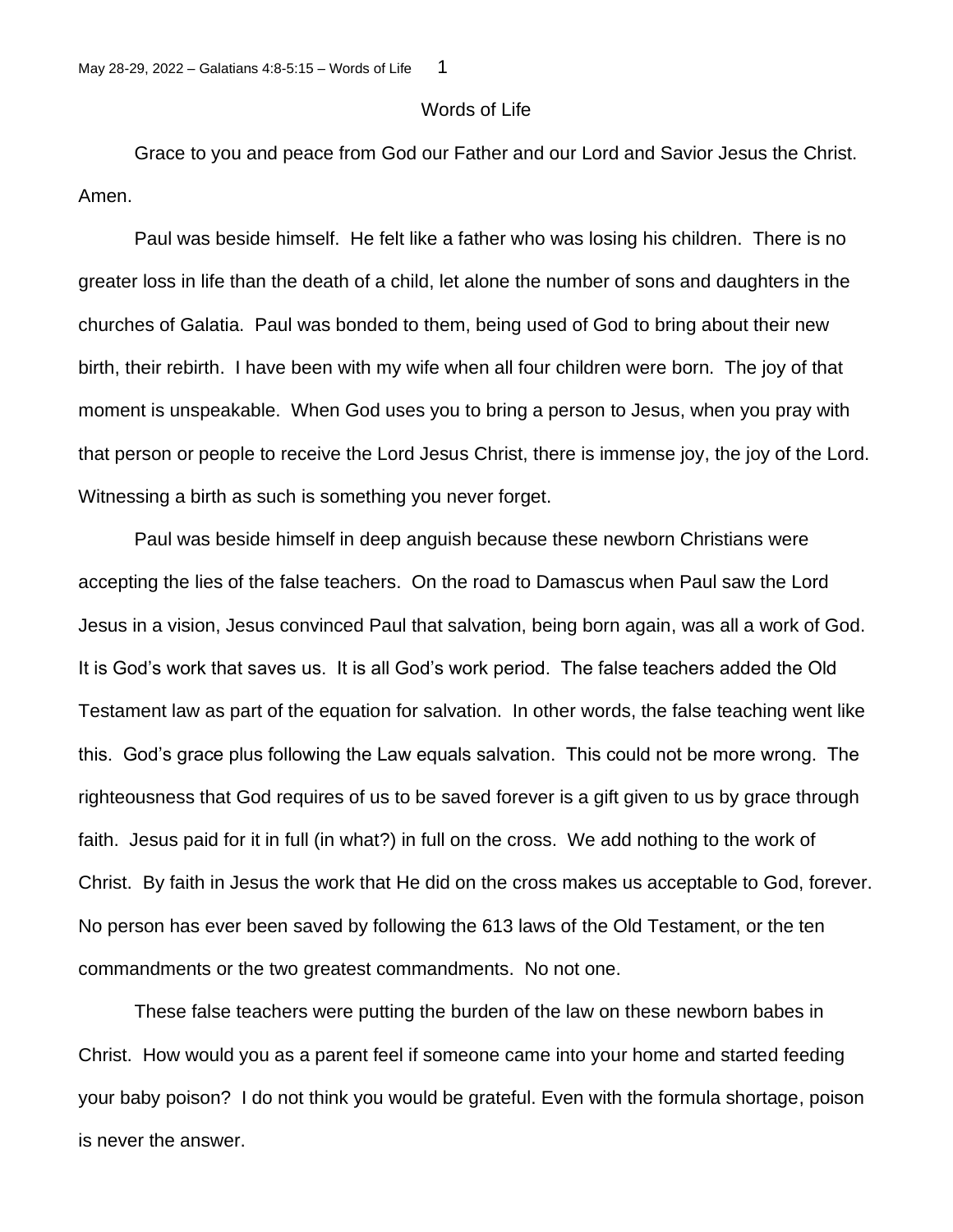Galatians chapter four is all about showing the church where their belief system has taken a wrong turn. It reminds me of why we left the ELCA. There is a specific belief system in the ELCA that we could not live with, poison in the ranks. And when it comes to calling a new pastor, he or she will have to fit into the belief system of the Bible that we adhere to. Biblical Christianity is the only true religion. God performed the first wedding bringing together Adam and Eve, God's model for marriage. Yes, there was a Noah, an ark, and there was a flood. Abraham actually lived and is a true historical figure. The miracles in the Bible are not myth but took place in real history. Jesus truly is the Son of God and God the son. There are such things as angels and demons. There is a place called hell. Not all people will end up in heaven. Jesus never sinned. Salvation is by grace through faith, through Christ alone, through faith alone, through grace alone. Jesus is coming again, and we will all get caught up in the air to be with the Lord forever and ever. We do not need some unbelieving pastor in our midst. This would grieve God. The poison of unbelief saves no one. I never take it for granted that when I meet a pastor that he or she is a Christian. There are many false teachers to this day and that is not someone you want on staff. It is important for the call committee to be theologically astute. If you have any questions about this, please speak to Bob Yarbrough. He knows all of this far better than I do especially since the staff is not a part of the process due to the independence of the call committee.

Paul points out their error. **Galatians 4:10-11 (NLT2) "** *<sup>10</sup>You are trying to earn favor with God by observing certain days or months or seasons or years. <sup>11</sup>I fear for you. Perhaps all my hard work with you was for nothing."* Paul is speaking as a father doing his best to get the children to turn around in the direction of Christ and grace. Paul continues, **Galatians 4:12-16 (NLT2) "***You did not mistreat me when I first preached to you. <sup>13</sup> Surely you remember that I was sick when I first brought you the Good News. <sup>14</sup>But even though my condition tempted you to reject me, you did not despise me or turn me away. No, you took me in and cared for me as*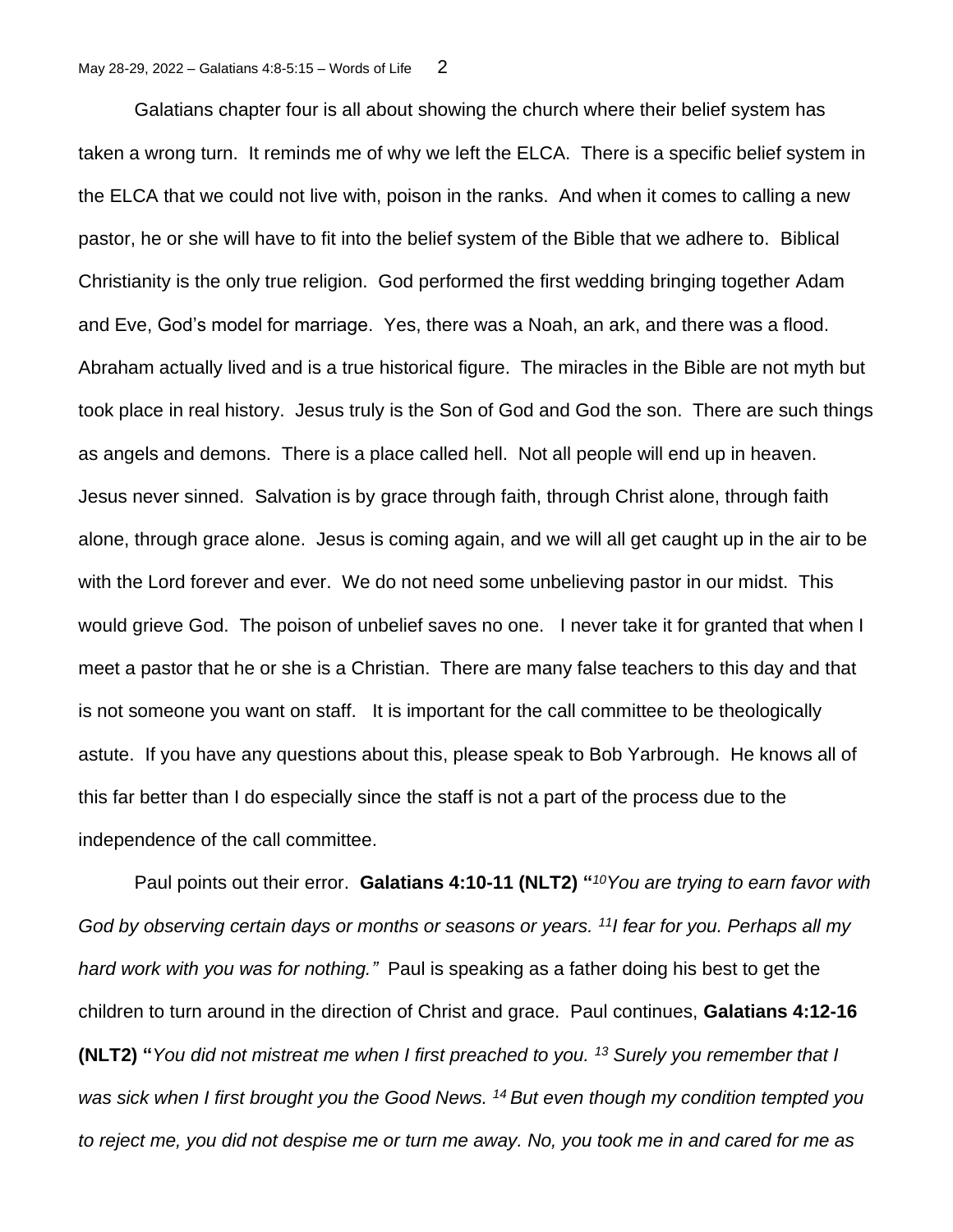*though I were an angel from God or even Christ Jesus himself. <sup>15</sup>Where is that joyful and grateful spirit you felt then? I am sure you would have taken out your own eyes and given them to me if it had been possible. <sup>16</sup>Have I now become your enemy because I am telling you the truth?"* When in Galatia Paul had grown ill to the point that it impacted his physical appearance and gave him somewhat of a repulsive appearance (Warren W Wiersbe, The Bible Exposition Commentary, pg. 708). We do not know what the illness was. Some believe it to some sort of eye infection or problem. Others think malaria. Whatever the difficulty, the people treated Paul as if he were an angel or even Christ Jesus Himself. The love they had for Paul is what I call supernatural, a God-given love that spurs on spiritual growth.

**Galatians 4:17 (NLT2) "** *<sup>17</sup>Those false teachers are so eager to win your favor, but their intentions are not good. They are trying to shut you off from me so that you will pay attention only to them."* The false teachers were looking for the acceptance of the people. The false teachers were looking for the praise of the congregation. They were foxes in sheep's clothing, instruments of Satan. The false teachers teaching was destroying the original joy the believers had in Jesus when they followed the teachings of Paul, the Gospel of grace. There is a hint that the people were beginning to turn against each other. Confusion was in the air.

**Galatians 4:19-20 (NLT2) "** *<sup>19</sup>Oh, my dear children! I feel as if I'm going through labor pains for you again, and they will continue until Christ is fully developed in your lives. <sup>20</sup>I wish I were with you right now so I could change my tone. But at this distance I don't know how else to help you."* It is as if Paul is throwing his hands up in the air, "I don't know what else to do or say. Paul is pouring out his heart with great love as a father to newborn babies. Dr. Wiersbe writes, "We parents never see to outgrow our children. When they are little, they are a handful; when they are grown, they are a heartful. When they are little, they step on your toes but when they are grown, they step on your heart" (ibid. pg. 708).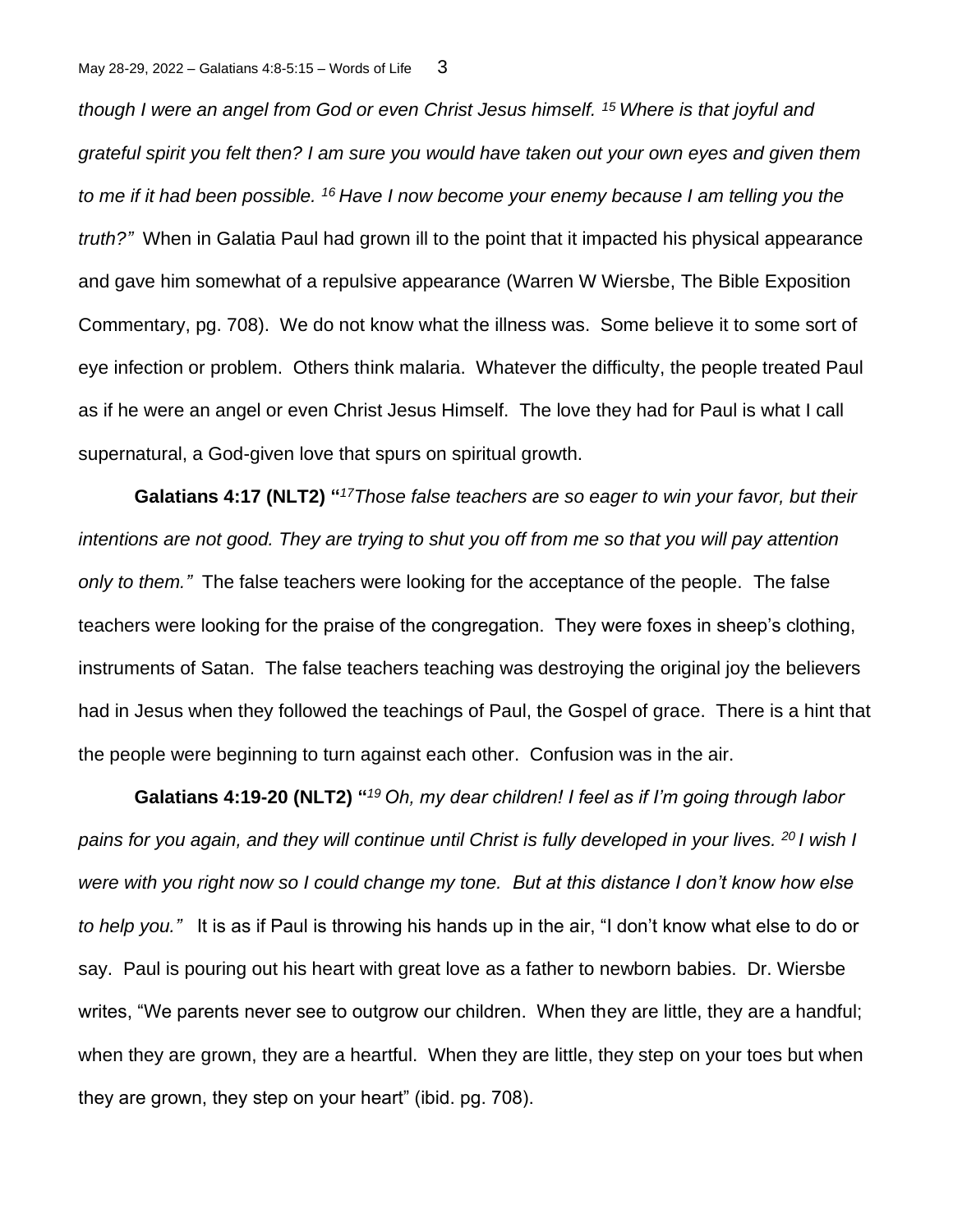In the next 9 verses Paul uses the Old Testament story of Abraham fathering a child through Hagar, Sarah's nursemaid. God had promised Abraham a son, but years had gone by and nothing had happened. So, Abraham and Sarah took things into their own hands and tried to accomplish the Lord's will outside of God's will. Friends, you and I can walk in the flesh, or we can walk in the Spirit as we live for Christ. To walk in the flesh is to try to do what it right in God's eyes all on our own without God's help, strength, or wisdom. We do it on our own. Or as the child says, "I want to do it myself." And when we do, this burnout occurs rather quickly and we learn the hard way that our way without God doesn't work. We find ourselves exhausted because we wear ourselves out using our own human strength instead of relying on God. To walk in the Spirit is to accomplish God's will in your life because it is the Holy Spirit empowering you to do so. To walk in the Spirit is the only way to please God. Sometimes we try to do too much for God and this does not please the Lord. The Bible says, "Be still and know that I am God." God is never pleased with our overwrought-ness and sheer exhaustion. Something has to give, or we do ourselves in.

Back to Abraham, Sarah, and Hagar. It was the custom in those days that if a child could not be conceived, the wife would give to her husband her nursemaid. They would have relations and that is how a child would be born to them. Friends, just because this world thinks something is okay does not make it right in God's eyes. Roe V Wade does not make abortion right in God's sight. The promise given to Abraham was to be fulfilled by the power of God's Spirit, not the power of the flesh. God makes this point very clear. Later God fulfills the promise in God's way. Abraham and Sarah conceive and out comes Isaac, the son of the promise. And through this son eventually the Messiah would be born. The Christian faith comes through the son of the promise, Isaac, born according to God's plan and not the son of a slave woman, Hagar, born due to the result of the flesh, trying to accomplish God's purposes outside of God's will.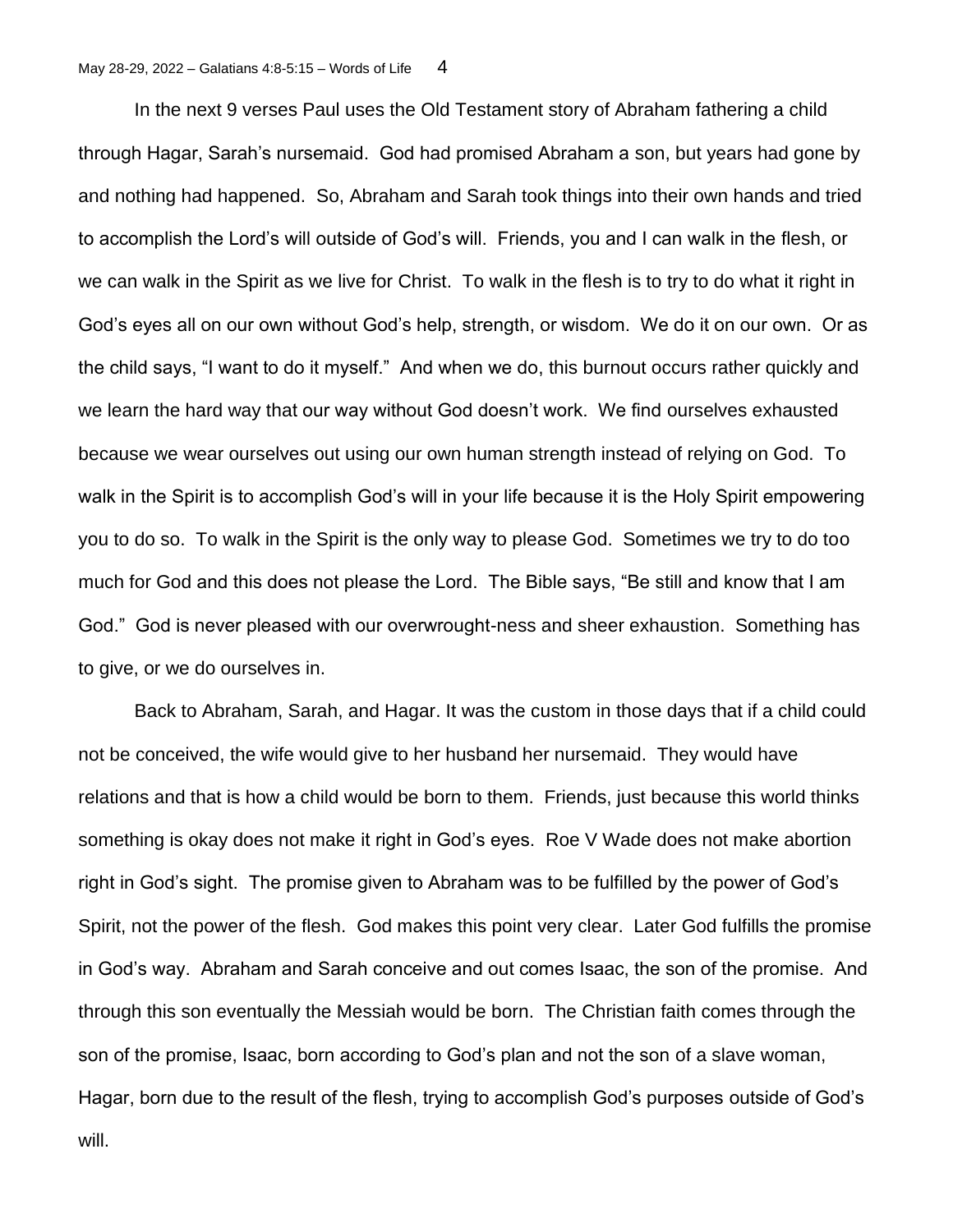In Paul's words **Galatians 4:23 (NLT2)** *<sup>23</sup>The son of the slave-wife was born in a human attempt to bring about the fulfillment of God's promise. But the son of the freeborn wife was born as God's own fulfillment of his promise.* Our gift of eternal life is based on a promise given to Abraham and Sarah and fulfilled according to God's plan. Salvation is only through Christ, the Messiah, whose birth was brought about by the work of the Holy Spirit.

I will end this sermon skipping into chapter five. **Galatians 5:13-15 (NLT2)** *" <sup>13</sup>For you have been called to live in freedom, my brothers and sisters. But don't use your freedom to satisfy your sinful nature. Instead, use your freedom to serve one another in love. <sup>14</sup>For the whole law can be summed up in this one command: "Love your neighbor as yourself." <sup>15</sup>But if you are always biting and devouring one another, watch out! Beware of destroying one another."*

Yes, we are free from the Law, but God does not want us to abuse our freedom by living out the desires of our sinful nature, by walking in the flesh, where our behaviors are dominated by our dirty, rotten, sinful, human nature. We are free to obey, to walk in the power of God's Holy Spirit living a life that pleases God because we are doing it in God's power, not our own human strength.

One can see in this last verse that the people were turning against one another, eating one another alive so to speak, devouring each other with their misspoken words. Recently I have had some dreadful memoires of things I have said that were terribly mean. Going as far back as grade school, I cringe at what came out of my mouth. Junior and Senior high I had a quick tongue and knew how to knock people flat with words. Not only that, I enjoyed inflicting pain on others. One day I will be held accountable to God for each misspoken word.

This has been a tough week with the shootings in Uvalde Texas. I want to use this last verse to make a point. 1. *<sup>15</sup>But if you are always biting and devouring one another, watch out! Beware of destroying one another."* Be careful what you say to another person. The